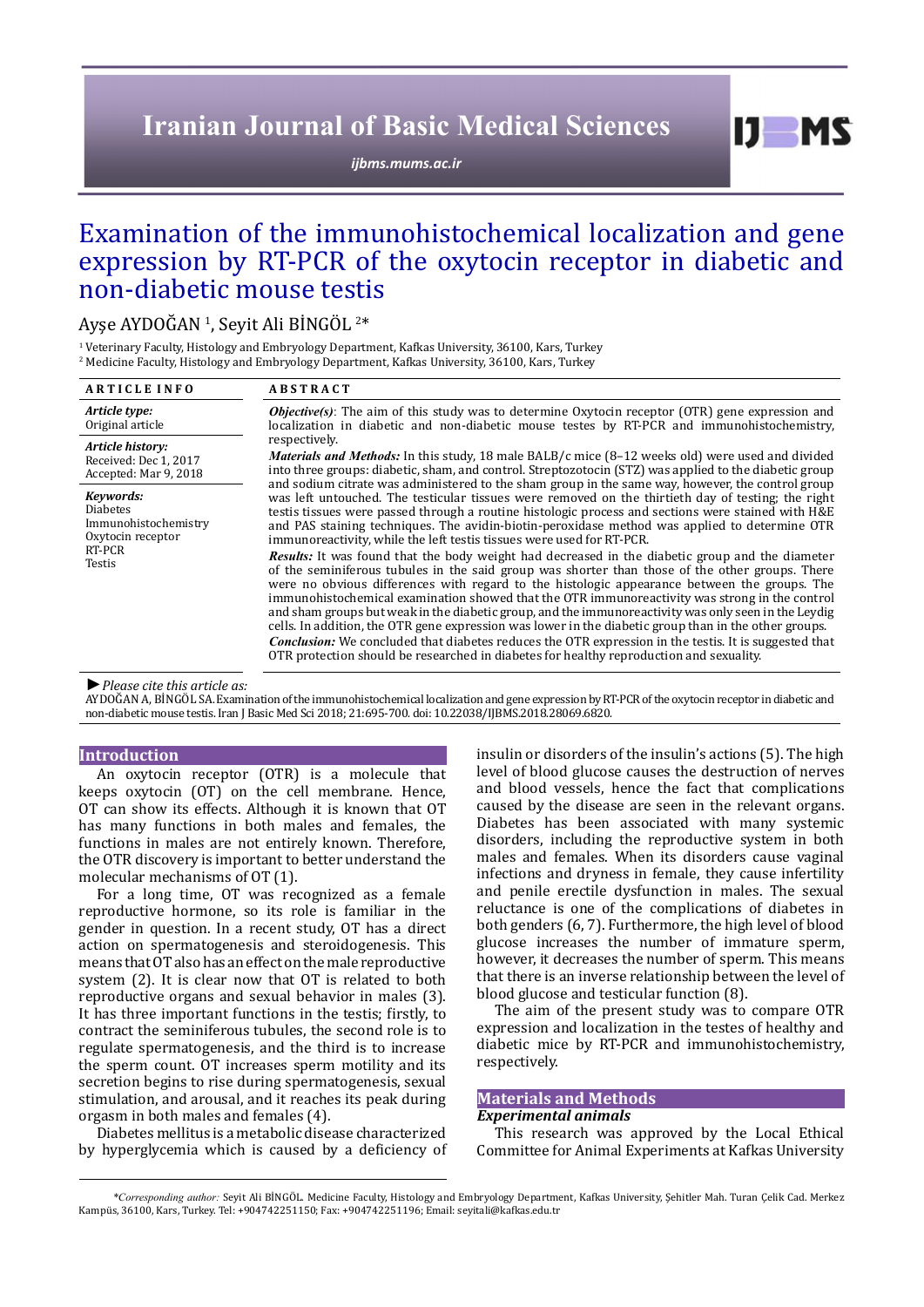(KAU-HADYEK-2015-041). The specimens were obtained from the Medical Experimental Application and Research Center at Ataturk University. For this study, 18 male BALB/c mice (8–12 weeks old) were used. The mice were kept in the Animal Experimental Application and Research Center at Kafkas University during the experiment and were fed a commercial pellet diet and tap water *ad libitum*.

Two weeks after the specimens were obtained, (which was an adaptation period for them), they were divided into three groups: sham, control, and diabetic. Streptozotocin (STZ; Sigma, St.Louis, MO) was dissolved in 0.1 M sodium citrate buffer (pH 4.5). Diabetes was induced in the diabetic group by way of a single intraperitoneal (IP) injection of STZ-Na-citrate solution at a dose of 100 mg/kg (9). Citrate buffer solution without STZ was administrated into the sham group, and the control group was left untreated. The day of the STZ injections was designated as day 0 and the experimental process took 30 days. On days 0 and 30 of the study, the blood glucose levels were measured and the mice were weighed after fasting for 12 hr.

# *Determination of blood glucose level*

Blood samples were taken from the tail veins of all specimens on the first and thirtieth days. Blood glucose levels were measured by use of a glucometer (Rocho Accucheck Go) after 12 hr fasting and before the STZ injection. On the third day after the STZ injection, the diabetic group was not fed for 12 hr and the blood glucose levels were measured by the same method. The mice that were abstained from food had blood glucose levels equal to or greater than 200 mg/dl and were therefore considered diabetic (10).

# *Taking tissue samples*

Tissues were taken on the thirtieth day after the STZ administration. The animals were deprived of food for 12 hr and then the final body weight of the animals and also the blood glucose levels were determined. Next, the procedure of cervical dislocation was performed under ether anesthesia, and testicular tissues of the subjects were then obtained. Additionally, both testes were weighed separately. Subsequently, the right testis was used for routine histological and immunohistochemical procedures. The left testis was homogenized in 1 ml of TRI Reagent by using a homogenizer (Wiggen Hauser) for RT-PCR analysis.

# *Histological and immunohistochemical procedures*

The right testicular tissues were fixed in 10% formalin for histological and immunohistochemical examinations. After routine histological procedures, tissues were embedded in paraffin. The sections were taken at 5 µm thickness from paraffin-embedded tissue blocks. The sections were then stained with Hematoxylin-Eosin (H&E) and Periodic Acid Schiff (PAS) staining methods to examine the histological structure of the testicular tissues. In each subject, 20 transverse sections of the seminiferous tubules with the round counter were selected randomly to measure the tubule diameter. The ocular micrometer was used to measure

the diameter of the seminiferous tubules.<br>The Avidin-Biotin-Peroxidase Complex Avidin-Biotin-Peroxidase Complex (ABC) technique was applied to examine the OTR immunoreactivity in the testicular tissues. After the sections were deparaffinized and rehydrated, they were washed with phosphate buffered saline (PBS) (0.1 M, pH  $7.2$ ) and then incubated in 3%  $H_2O_2$  for 10 min at room temperature to block endogenous peroxidase activity. After a second wash with PBS for antigen retrieval, the sections in 0.1 M citrate buffer (pH 6.0) were heated in a microwave oven at 600 watts for 10 min. The sections were washed again with PBS and then they were incubated in UV serum (%10) (Ultra V Block, Fremont, CA) for ten minutes to block non-specific binding. After washing with PBS for a third time, the sections were incubated with the anti-OTR antibody (ab217212, Abcam, Cambridge, MA) (1:250 dilution ratio) for 1 hr at room temperature. After the incubation with the primer antibody, the sections were washed with PBS another time and then they were incubated with the biotinylated secondary antibody (Ultravision, biotinylated goat antirabbit, Lab Vision, Fremont, CA), which was produced against the species in which anti-OTR was produced, for 30 min at room temperature. The sections were washed with PBS once more, before being incubated with streptavidin peroxidase (Lab Vision, CA) for 30 min at room temperature. After a final wash with PBS, the Diaminobenzidine (DAB) (Thermo TA 125-HD) technique was applied for visualization (11). Mayer's hematoxylin was used as a nuclear counterstain.

# *Gene expression*

The left testis tissue samples that were taken for gene expression were homogenized in 1 ml of TRI reagent (SIGMA, 93289) by using a homogenizer (9). Total RNA was obtained from these samples. The amount of RNA in 1 µl was measured with a spectrophotometer at a wavelength of 260 nm and then a solution containing 3 µg RNA was calculated. For each sample, 1 µl of oligo dT primers were added to the solution containing 3 µg RNA and the volume was increased to 12 µl with nucleasefree water.

The Fermentas Revert Aid First Strand cDNA Synthesis Kit (K1622) was used for the RT reaction. All steps were performed according to the kit procedure. 4 µl of 5X reaction buffer, 1 µl RNase inhibitor, 2 µl of 10 mM dNTP mix (dATP, dCTP, dGTP ve dTTP), and 1 µl revert Aid M-MuLV reverse transcriptase enzyme were added to the samples that were obtained from the previous step. 20  $\mu$ l of the mixture were kept at 42 °C for 60 min and at 70 ° C for 5 min. The cDNA molecules obtained at the end of the program were stored at -20 °C.

1 µl from samples containing cDNA, 2.5 µl 10X buffer, 2,5 µl MgCl<sub>2</sub>, 2 µl dNTP, 2,5 µl OTR-primer-F (5'TTC TTC<br>0FB 0A0 AFB FOO 10'0), 3 F - 1.0FB GTG CAG ATG TGG AG'3), 2,5 µl OTR-primer-R (5'AGG ACG AAG GTG GAG GAG TT'3) (12), 0,5 µl Taq DNA Polymerase, and 11.5 ddH2O were put into each tube and the tubes were then placed in a thermal cycler. A program was performed at 94 ° C for 2 min, followed by 40 cycles (at 94 ° C for 1 min, at 60 °C for 1 min, and at 72 ° C for 1 min), ending with 72 ° C for 5 min.

After amplified DNA was obtained, the last samples of DNA were kept at -20 °C. The same steps were applied to the control gene (β-actin-primer-F, 5'TCA G AA TGT ACG TGA ATC GT'3, β-actin-primer-R, CCT GAA CAT TGC GTG CAC GATG'3).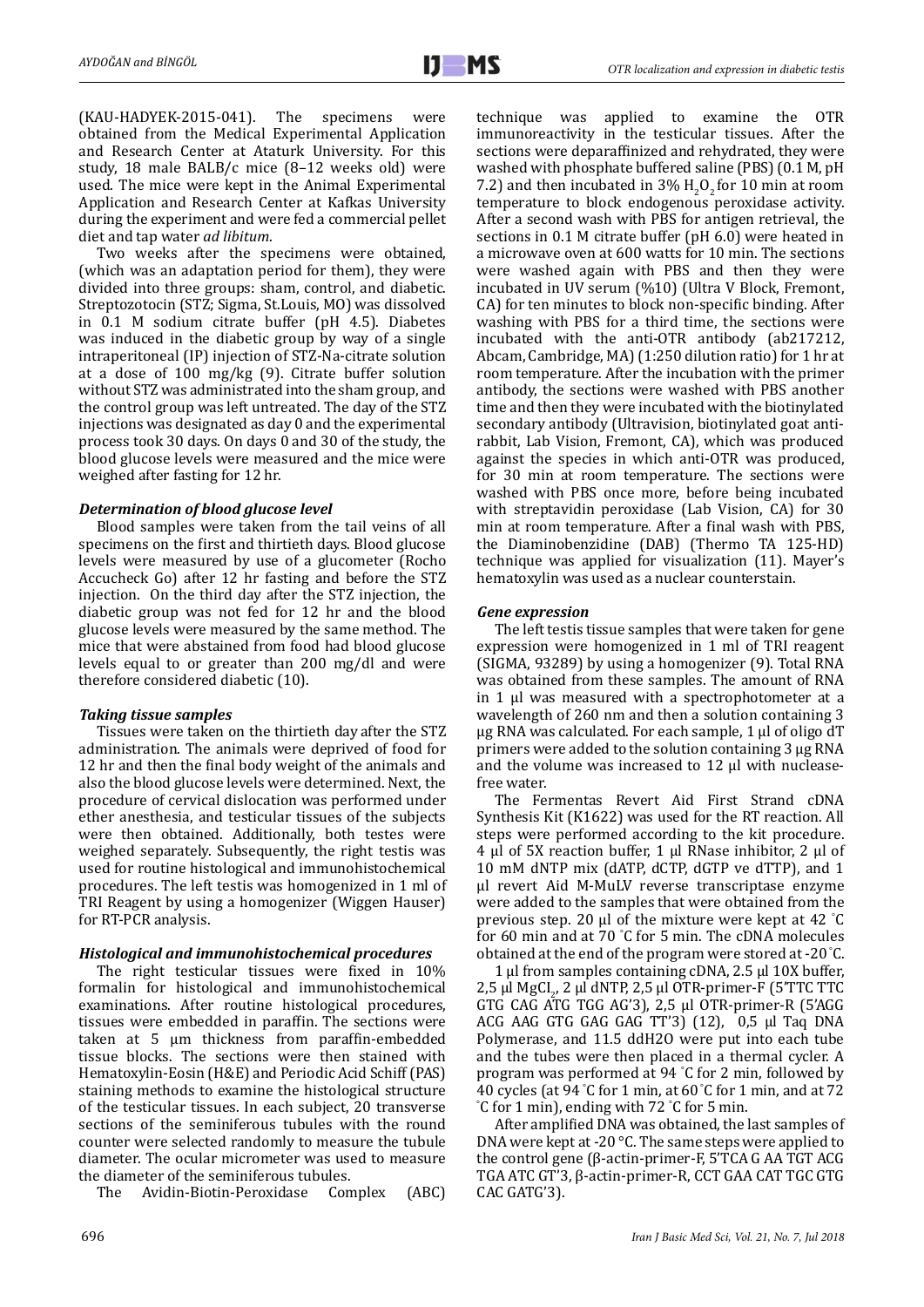Table 1. The live weights of BALB/c mice were compared within each group according to the days

| Groups and days              | N | Live weight $(g) \pm SD$ | P-value  |
|------------------------------|---|--------------------------|----------|
| Diabetic 0 <sup>th</sup> day | 6 | $37.00 \pm 4.5$          | $0.048*$ |
| Diabetic 30th day            | 6 | $31.66 \pm 2.8$          |          |
| Sham 0 <sup>th</sup> day     | 6 | $33.33 \pm 4.2$          | 0.136    |
| Sham 30 <sup>th</sup> day    | 6 | $35.83 \pm 3.3$          |          |
| Control 0 <sup>th</sup> day  | 6 | $38.66 \pm 2.4$          | 0.589    |
| Control 30 <sup>th</sup> day |   | $40.00 \pm 3.5$          |          |

\**P*<0.05 means significant difference (SD: standard deviation). Each group was evaluated within itself separately according to the days

For the DNA to be visible under UV, 12.5 µl of ethidium bromide was added to 1.5% agarose gel. Afterward, the gel with ethidium bromide was put in a gel tray and a comb was inserted into the gel to create the wells. The gel was left to form a mold at room temperature for 45 min and then the comb was removed and the gel mold was placed in the gel box.

For each subject, 10  $\mu$ l from the last sample and 2.5 µl of loading dye (G7654) were put in a tube. The leader (10 µl) was put in the first and last wells and each sample along with the loading dye was put into other wells. The DNA in samples ran at 90 V for 50 min and the amplified products were looked at and photographed under a UV light. The expression levels of OTR were measured densitometrically and evaluated statistically.

# *Statistical analysis*

SPSS 16.0 for Windows was used for statistical analysis. One-way analysis of variance (ANOVA) test was used for multiple comparison analysis. Bonferroni or Tamhane was used according to the results of a homogeneity variance test. Student's t-tests were used for the comparison of two means and the differences between these groups were considered to be significant at *P*<0.05.

### **Results**

#### *Live weight*

The body weights of the specimens within each group were determined on the first and the thirtieth days of the study. The results revealed very little difference in weight between these two days within the control and the sham groups. In contrast, there was a significant decrease in weight on day thirty compared with day one in the diabetic group (*P*<0.05) (Table 1).

### *Testicular weight*

The weights of the left testes of groups were compared to each other and the same procedure was also conducted on the right testes. There were no statistically notable differences between these groups in terms of either the right or left testicular weights (*P*>0.05) (Table 2).

Table 2. The comparison of testicular weights between groups of BALB/c mice

| Group    | N | The weight of the right testis (g) | The weight of the left testis (g) |
|----------|---|------------------------------------|-----------------------------------|
|          |   | mean ± SD                          | mean ± SD                         |
| Diabetic |   | $0.113 \pm 0.022$                  | $0.121 \pm 0.012$                 |
| Sham     | h | $0.121 \pm 0.026$                  | $0.127 \pm 0.011$                 |
| Control  | h | $0.123 \pm 0.013$                  | $0.128 \pm 0.010$                 |
|          |   | $P$ -value=0.607                   | $P$ -value=0.867                  |
|          |   |                                    |                                   |

There were no significant differences (*P*>0.05) between mean weights of the testes in each column (each column was evaluated within itself separately) (SD: standard deviation)



The Diameter of TSC

Figure 1. The comparison of the diameters of tubulus seminiferous contortus (TSC) between groups. The average diameter in the diabetic group of BALB/c mice was smaller than those of the others (\**P*<0.05)

#### *Histometry of tubulus seminiferous contortus*

Statistically, there were differences between the tubule diameters of these groups (*P*<0.05). For instance, the average diameter in the diabetic group  $(182.28 \pm 6.7)$ µm) was smaller than those of the others (sham: 215.76  $\pm$  11.3 µm, control: 213.90  $\pm$  11.4 µm) (Figure 1).

#### *The blood glucose level*

The blood glucose levels of the three groups obtained on  $0<sup>th</sup>$  and  $30<sup>th</sup>$  days were compared statistically. It was found that the glucose levels of all these groups on the  $0<sup>th</sup>$  day and those of the sham and control groups on the  $30<sup>th</sup>$  day were very similar to each other. However, the glucose levels in all groups were notably lower than that of the diabetic group  $(309.00\pm53.5 \text{ mg/dl})$  on the  $30^{\text{th}}$ day (Figure 2).

#### *Histology*

The histologic examination of the testis showed that the tubulus seminiferous contortus, spermatogenic cells, and interstitial areas in the testis had a normal histologic appearance in both the control and sham groups (Figure 3A). In the diabetic group, spermatogenic cells, Leydig cells, and interstitial areas had similar appearances to those of the other groups (Figure 3B). It was observed that a thin layer of the basal membrane completely surrounded the tubulus seminiferous contortus. It was





Figure 2. The comparison of the blood glucose levels between groups of BALB/c mice. The glucose level in the diabetic group on the 30th day was higher than the glucose levels in the sham and control groups on the 30th day and the glucose levels in all groups on the 0th day. \**P*<0.05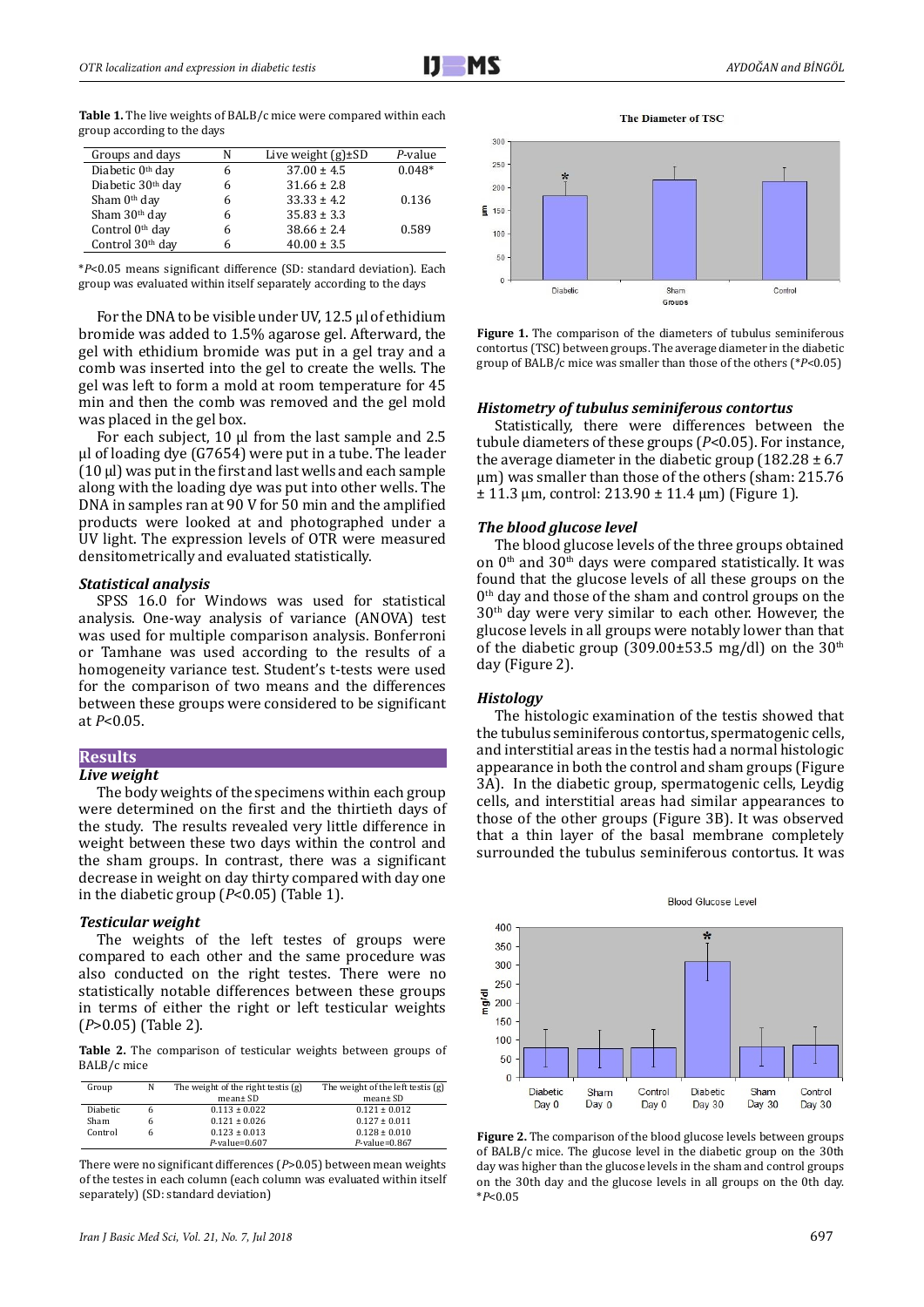

**Figure 3.** The normal histologic appearance of the testis in the control (A) and diabetic (B) groups. H&E stain. Arrow: Interstitial area. TSC: Tubulus seminiferous contortus. Bar: 100 μm



**Figure 4.** The histological structure of testis in the control (A) and diabetic (B) groups. The basal membrane surrounded the tubulus seminiferus contortus. PAS stain. Arrow: Basal membrane of tubulus seminiferous contortus (TSC). Bar: 50 μm



Figure 5. OTR immunoreactivity in the testis of the control group. OTR immunoreactivity was seen only in the interstitial area. Arrows: Interstitial area. TSC: Tubulus seminiferous contortus. Bar: 50 μm

PAS positive and its appearance was similar in all groups (Figures 4A and B).

# *Immunohistochemistry*

The OTR immunoreactivity was more prominent in the testes of the control and sham groups than in the diabetic group. It was determined that there was OTR immunoreactivity only in the Leydig cells in all groups (Figure 5, 6, 7).

# *Gene expression*

It was determined that there was a noteworthy difference between the groups in terms of OTR expression. According to the RT-PCR results, OTR



**Figure 6.** OTR immunoreactivity in the testis of the sham group. The mice were injected with sodium citrate. OTR immunoreactivity was seen only in the interstitial area. Arrow: Interstitial area. Bar: 100 μm



**Figure 7.** OTR immunoreactivity in the testis of the diabetic group. The mice were injected with STZ (100 mg/kg, IP). There was weak OTR immunoreactivity only in the interstitial area. Arrow: Interstitial area. Bar: 100 μm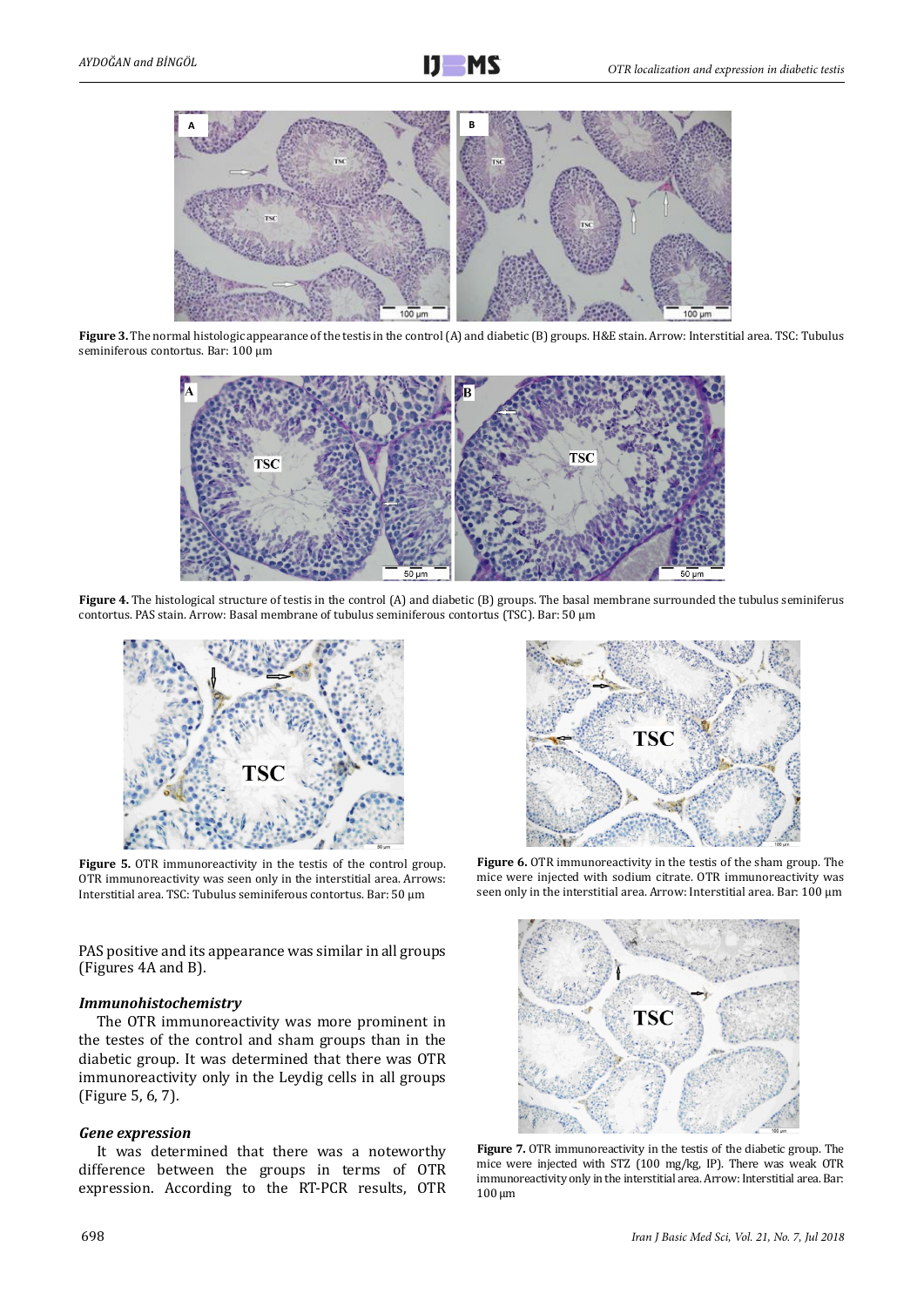

Figure 8. The view of PCR gel for OTR gene in the testes of control, diabetic, and sham groups of BALB/c mice



**OTR Gene Expression** 

**Figure 9.** OTR Gene expression level in the testes. OTR expression in the testes of the diabetic group of BALB/c mice was lower than in the sham and control groups. \**P*<0.05

expression in the diabetic group was much lower than in the sham and control groups (Figures 8 and 9).

#### **Discussion**

In this study, OTR localization and expression in the testis, live weight, testicular weight, and testicular histology were investigated in the diabetic (diabetes induced by STZ) and healthy mice.

Researchers reported that the live weights in diabetic mice decreased on either the  $20<sup>th</sup>$  or  $30<sup>th</sup>$  day (13). In a study it was detected that the live weight gradually reduced in the diabetic group during a 24-week observation (14). Other researchers mentioned that the diabetic rats lost weight (15). There was an important difference between the diabetic and control groups regarding live weight in another study (16). Orman *et al.* noted a significant reduction in live weights of diabetic mice (17). According to one study diabetes did not cause a decrease in the live weights of mice (18). In our study, we found a remarkable reduction in the live weight of the diabetic group on day 30.

It was reported that testicular weight decreased in the diabetic mice like live weight (19). In the present study, although the right and left testicular weights of the diabetic group were lighter than those of other groups, there were no significant differences between the means of the groups in terms of the testicular weight.

In one study there was a reduction in the spermatogenic cells, atrophy, and disruption in the seminiferous tubules of the diabetic rats (20). Guneli *et al.* Akkoc *et al.,* and Orman *et al.* determined that diabetes caused the basal membrane of the seminiferous tubules to become thicker (17, 21, 22). Orman *et al.* notified that germ cells with large nuclei, vacuolization, and atrophy were seen in the seminiferous tubules of the diabetic group (17). In the current study, no evident histological difference was observed between the groups.

Guneli *et al.* informed that the diameters of the seminiferous tubules in the diabetic group were smaller than those of the control group (21). Orman *et al.*, Akkoc *et al.,* and others notified that diabetes was a reason for decreased diameter of the seminiferous tubules (17, 22, 23). In the current study, there was a significant difference between the groups with regards to the diameter of the seminiferous tubules. There was a vast decrease in the diameter of the seminiferous tubules (182.28  $\pm$  6.7 µm) in the diabetic group compared to those of the sham (215.76  $\pm$  11.3 µm) and control  $(213.90 \pm 11.4 \text{ µm})$  groups.

A study examined the effect of OT on testicular tissue in STZ-induced diabetic rats and reported that OT played an effective role in diabetes (24). Antiinflammatory effect of OT was indicated (25) and researchers informed that OT had a role in male and female reproductive behavior (26). It was noted that intranasal OT administration had a decreasing effect on testosterone in healthy men (27) and presence of OT was mentioned in the Leydig cells in several studies of mammals (28, 29). OT induced penile erection and yawning according to a study (30). All of the effects of OT can only occur with the presence of OTR.

OTR immunoreactivity in the rat penis was seen in endothelial cells and smooth muscle cells around the artery (31). Another study mentioned that OTR was present in stromal cells in human prostatic tissue (28). It was noted that OTR immunoreactivity was present in smooth muscle cells of the monkey epididymis (28, 29). Also, although OT was only present during spermatogenesis, OTR was seen in Leydig cells before spermatogenesis and even before puberty (29). OTR immunoreactivity was seen in both Leydig cells and Sertoli cells of humans. In the same study, it was told that OTR immunoreactivity was seen in the Leydig cells of monkeys (28). OTR immunoreactivity was observed in both Leydig cells and Sertoli cells in a research (32). In our study, OTR immunoreactivity was observed only in the Leydig cells but not in the seminiferous tubules.

It was mentioned that OTR expression in a rat's penis increased in the diabetic group compared to the control group (31). The effect of OTR on penile erection was examined in rats by RT-PCR and it was stated that OTR affected penile erection in different forms at different expression levels (33). The expression of the OTR gene was observed in the testis and epididymis, and OTR expression in the cryptorchid group was less than that of the normal group (34). According to the findings of the molecular analysis of our study, a considerable decrease in the OTR expression was observed in the diabetic group compared to the control and sham groups.

#### **Conclusion**

OT is important for sustaining a healthy sexual function in both genders. These functions only depend on the cell membrane OTR. We concluded that diabetes has a negative effect on OT in the testis by reducing the OTR expression. OTR protection may be suggested in diabetes for healthy reproduction and sexuality.

#### **Acknowledgment**

This study was supported by a grant from Kafkas University, BAP (Project No: 2015-TS-67). The authors